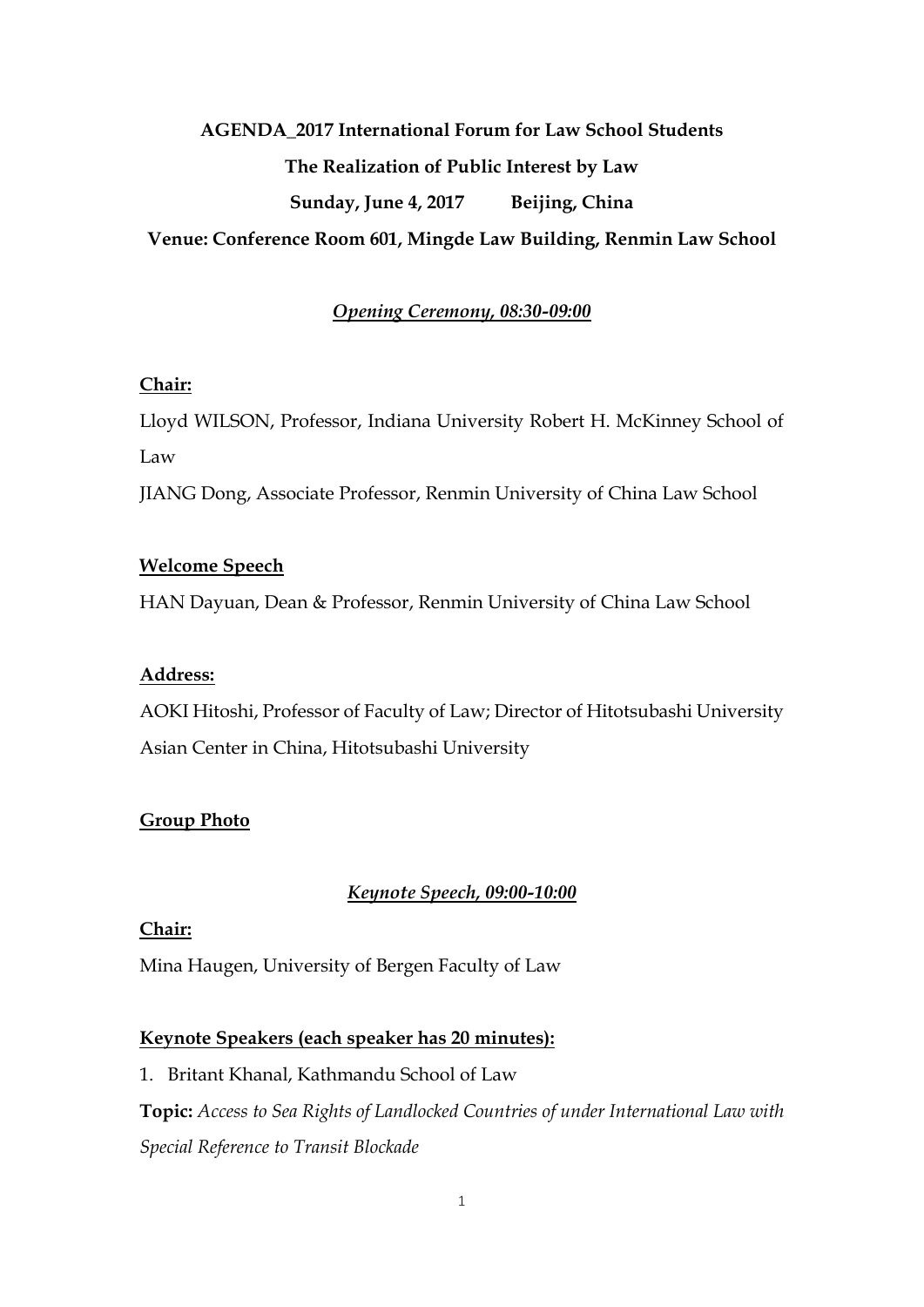2. Moe Honjo, Hitotsubashi University Graduate School of Law **Topic:** *Farm Animals in the Japanese Legal System: Focusing on the Welfare of Laying Hens*

#### **09:40-10:00 Q & A**

#### *Session I / Public Interest from Different Perspectives, 10:00-11:30*

#### **Chair:**

LI Guolin, Renmin University of China Law School

#### **Speakers (each speaker has 15 minutes):**

1. David Malzkorn, University of Munich Faculty of Law **Topic:** *The Public Interest and the Human Dignity*

2. Alexandra K. Oliveros, Indiana University McKinney School of Law **Topic:** *The Necessity of Sanctuary Cities*

3. Jin Kyeong Jeong, Pusan National University Law School **Topic:** *To accept or not, that is the question*

4. Morgan E. Galloway Daly, Indiana University McKinney School of Law **Topic:** *Accessible Public Transportation: A Basic Human Right for All*

**Discussant:** Guy Padula, Assistant Professor, Renmin University of China Law School

#### **11:15-11:30 Q & A**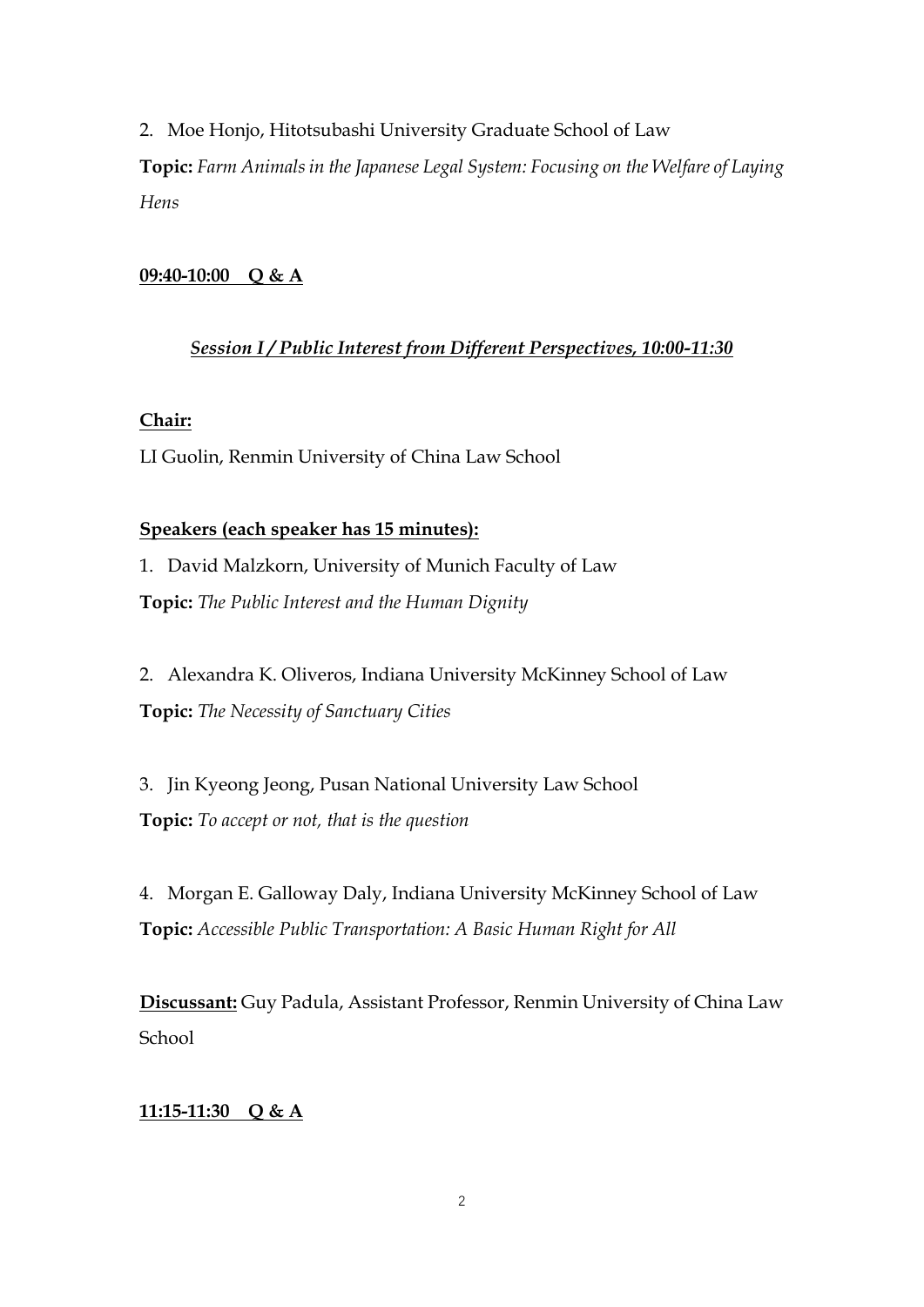#### *Lunch, 11:30-13:00 [box lunch, conference room]*

#### *Session II / Public Interest in Different Regions, 13:00-14:30*

#### **Chair:**

Jenna Austin, Indiana University McKinney School of Law

#### **Speakers (each speaker has 15 minutes):**

1. KIM Min Woo, Korea University Law School **Topic:** *Public Interest Law in ASEAN, Past, Present and Future*

2. Amarbat Batzul, National University of Mongolia School of Law **Topic:** *Realization of Public Interest by Law*

3. LI Yi, Renmin University of China Law School **Topic:** *Village Regulations and Agreements in Rural China: Contemporary Practice and A Challenging Future*

4. Daniel Madani, University of Geneva Law School **Topic:** *Public Interest by Law in the USSR—An Inductive Approach*

**Discussant:** DENG Jinting, Assistant Professor, Renmin University of China Law School

**14:15-14:30 Q & A**

# *Tea Break, 14:30-14:45*

# *Session III / Public Interest in Judicial Process, 14:45-16:15*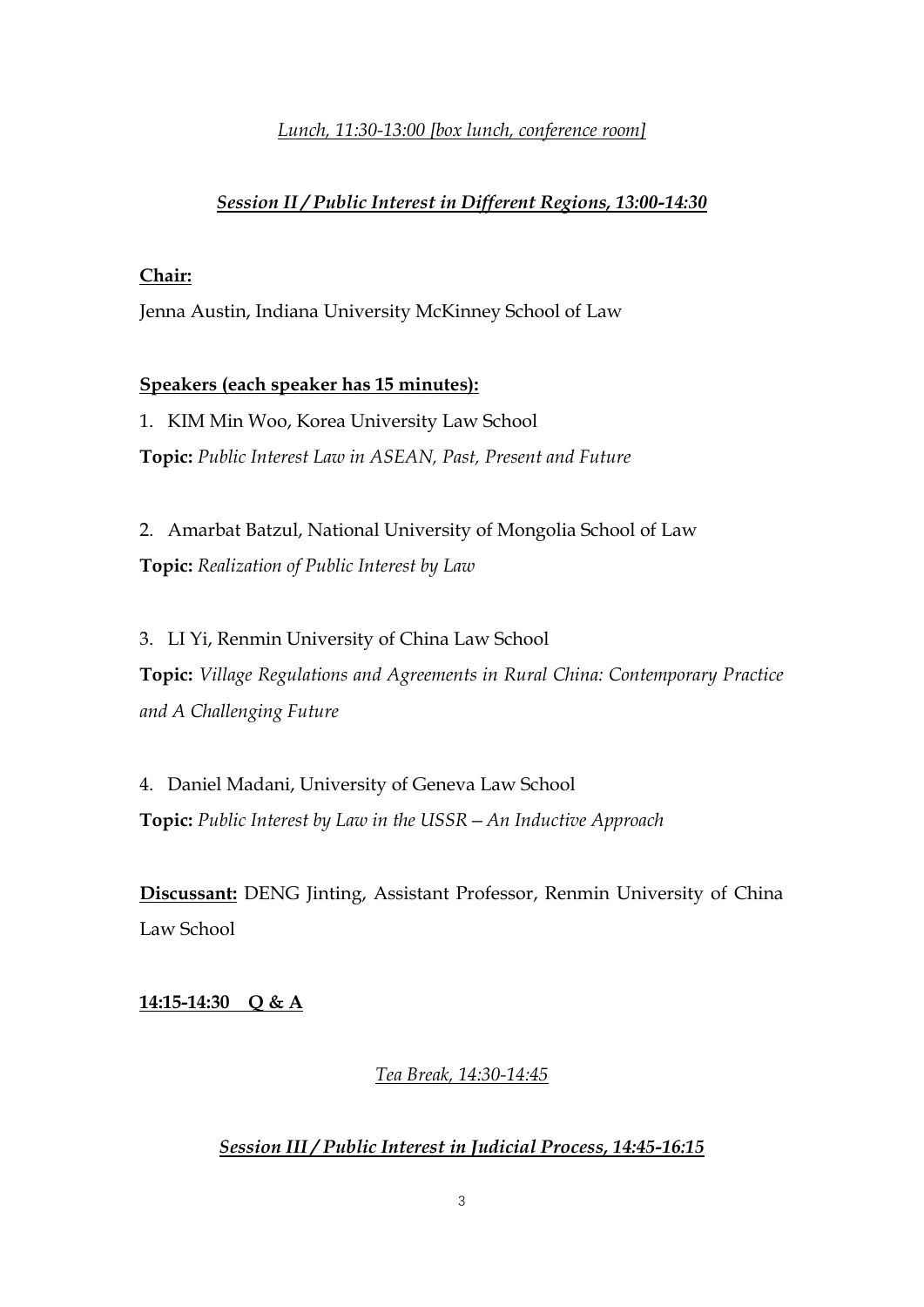#### **Chair:**

John Robertson, University of Oklahoma College of Law

#### **Speakers (each speaker has 15 minutes):**

1. Jason Brickhill, University of Oxford Faculty of Law **Topic:** *Swords and Shields: Public Interest Litigation in South Africa*

2. Sarah A. Hanson, Indiana University McKinney School of Law **Topic:** *Alternative Sentencing for Human Trafficking Victim Offenders*

3. Kosei Yamada, Nagoya University Law School **Topic:** *The Challenges and Resolution to the Public Interest Litigation System in China*

4. HAN Seong Min, Seoul National University School of Law **Topic:** *The Judiciary as a Representative of the Minorities in a Democratic Society*

**Discussant:** ZHANG Wenliang, Assistant Professor, Renmin University of China Law School

# **16:00-16:15 Q & A**

# *Tea Break, 16:15-16:30*

# *Session IV / Public Interest in Economic & IP Law, 16:30-18:00*

#### **Chair:**

Alexandra Keller, Indiana University McKinney School of Law

#### **Speakers (each speaker has 15 minutes):**